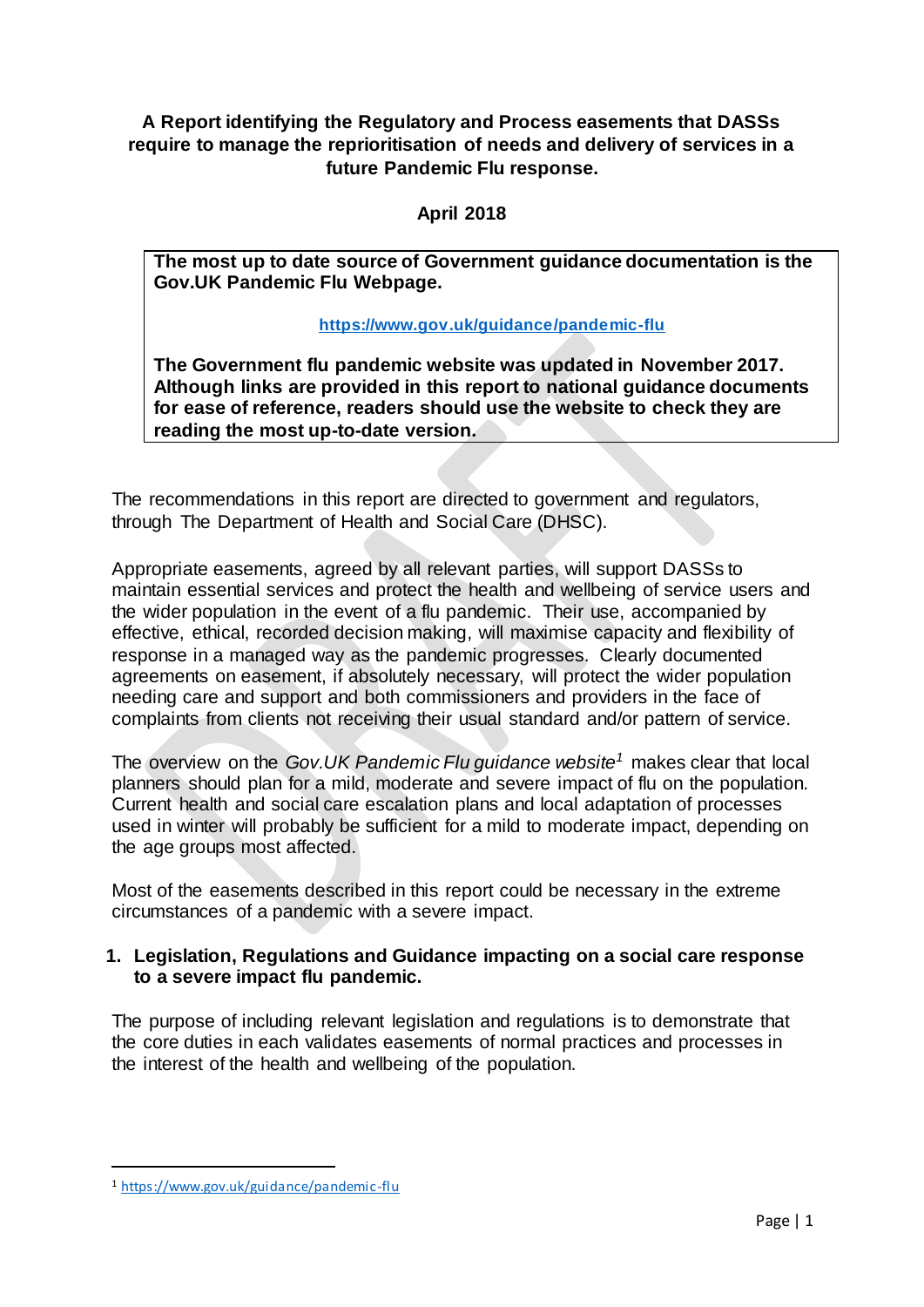**The** *Civil Contingencies Act 2004 (CCA)<sup>2</sup>* and associated Regulations, place a duty on councils and others to plan for, and respond, to major emergencies. This includes having business continuity plans in place to enable the continuation of essential functions in the face of a range of emergencies.

In extreme circumstances, the Government may initiate emergency powers under Part 2 of the Civil Contingencies Act to ensure the required response and agency capability. Government may be very reluctant to do this in a flu pandemic, especially if the pandemic moves through the country in phases, rather than the whole country being affected at once.

**The** *Local Government Act 1972 (Section 138)<sup>3</sup>* provides limited powers to councils to incur expenditure connected with any imminent major incident or the likelihood of such, if they consider it necessary to avert, alleviate or eradicate the effects or potential effects of the emergency on their inhabitants.

**The Health and Social Care Act 2012<sup>4</sup>** gives local authorities responsibilities to improve the health of their populations. Section 18 of the Act gives the Secretary of State '*the power to make regulations as to the exercise by Local Authorities of certain public health functions… (to) require local authorities to carry out aspects of his (Secretary of State) health protection functions by taking certain prescribed steps).*

**The Care Act 2014<sup>5</sup>** signified a shift from existing duties on local authorities to provide particular services, to the concept of 'meeting needs' (sections 8 and 18 – 20 of the Act). This is the core legal entitlement to care and support for adults. It establishes a single, clear and consistent set of duties and powers for all people who need care and support.

**Recommendation 1: DHSC should consult the Local Government Association (LGA) on supporting Local Authorities to understand and prepare for the breadth of responsibilities of their various departments and the importance of working together to safeguard their citizens during a flu pandemic.**

<sup>2</sup> <http://www.legislation.gov.uk/ukpga/2004/36/contents>

<sup>3</sup> [www.legislation.gov.uk/ukpga/1972/70/section/138](http://www.legislation.gov.uk/ukpga/1972/70/section/138)

<sup>4</sup>[www.legislation.gov.uk/ukpga/2012/7/contents/enacted](http://www.legislation.gov.uk/ukpga/2012/7/contents/enacted)

<sup>5</sup>[www.legislation.gov.uk/ukpga/2014/23/contents/enacted](http://www.legislation.gov.uk/ukpga/2014/23/contents/enacted)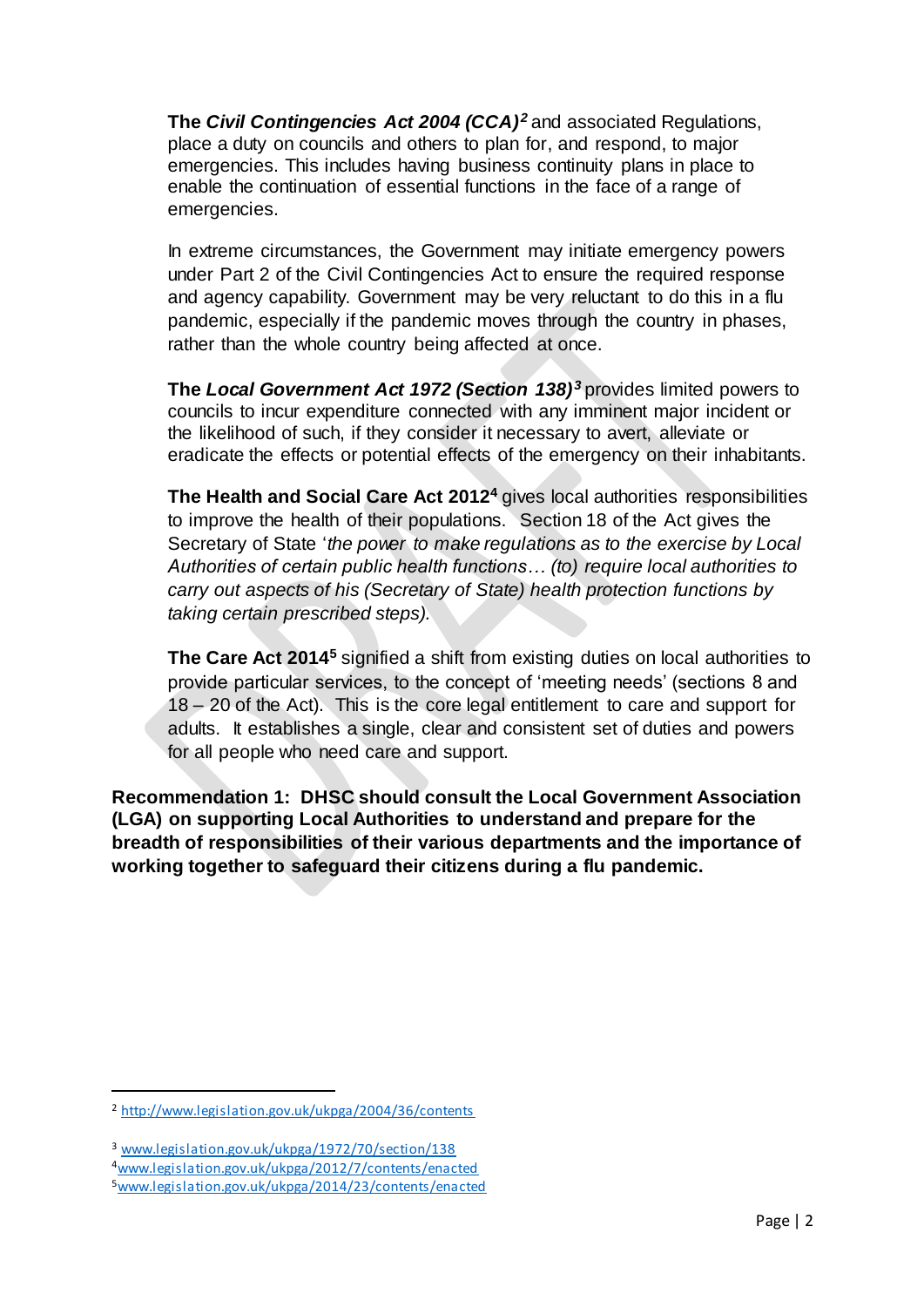**The Bellwin Scheme**<sup>6</sup>: The Department of Communities and Local Government (MHCLG) Guidance on The Bellwin Scheme of Emergency Financial Assistance to Local Authorities 2017-18 Sections 1 – 4, does not explicitly refer to a flu pandemic, but states:

*"A Bellwin Scheme may be activated where an emergency or disaster involving destruction of or danger to life or property occurs and, as a result, one or more local authorities incur expenditure on, or in connection with, the taking of immediate action to safeguard life or property, or to prevent suffering or severe inconvenience, in their area or among its inhabitants… Ministers are empowered… to decide whether or not to activate a scheme after considering the circumstances of each individual case… for the most part actions not taken within one month would be unlikely to be considered immediately.*  Annex A of the guidance states that additional staffing costs can be claimed if they meet the required financial threshold when:

*"Additional employees or contractors, to work on the emergency or replace permanent employees diverted from normal work; special overtime for employees, either during the emergency for overtime worked on the emergency itself, or afterwards to catch up on work from which they were diverted by the incident."*

As the guidance on the Bellwin Scheme does not explicitly include pandemic flu it is not clear if it applies in this case. At least one city council flu pandemic plan, updated in 2016, includes a clear expectation in the event of a Flu Pandemic, that Bellwin may apply and therefore that Council requires its officers to record expenditure related to the emergency in a specific database designed for a Bellwin claim.

**Recommendation 2: DHSC consults with Ministry of Housing, Communities and Local Government (MHCLG) about whether the Bellwin Scheme might ever apply to a flu pandemic in England, and if so under what circumstances, MHCLG to advise local authorities accordingly.**

- **a.) DHSC and MHCLG should recommend to Local Authorities that they make a record of additional expenditure under specific budget codes, incurred due to the flu pandemic, using a consistent and accurate methodology. This will create a record across England of the local expenditure, regardless of the source of funding of those costs.**
- **b.) DHSC should consider how government flu pandemic guidance and agreements with regulators can enable easements in regulations and processes without the need for Government to invoke emergency powers to permit easements.**

<sup>6</sup>[www.gov.uk/government/uploads/system/uploads/attachment\\_data/file/653402/Bellwin\\_Scheme\\_Guidance](http://www.gov.uk/government/uploads/system/uploads/attachment_data/file/653402/Bellwin_Scheme_Guidance_Notes_2017-18.pdf) [\\_Notes\\_2017-18.pdf](http://www.gov.uk/government/uploads/system/uploads/attachment_data/file/653402/Bellwin_Scheme_Guidance_Notes_2017-18.pdf)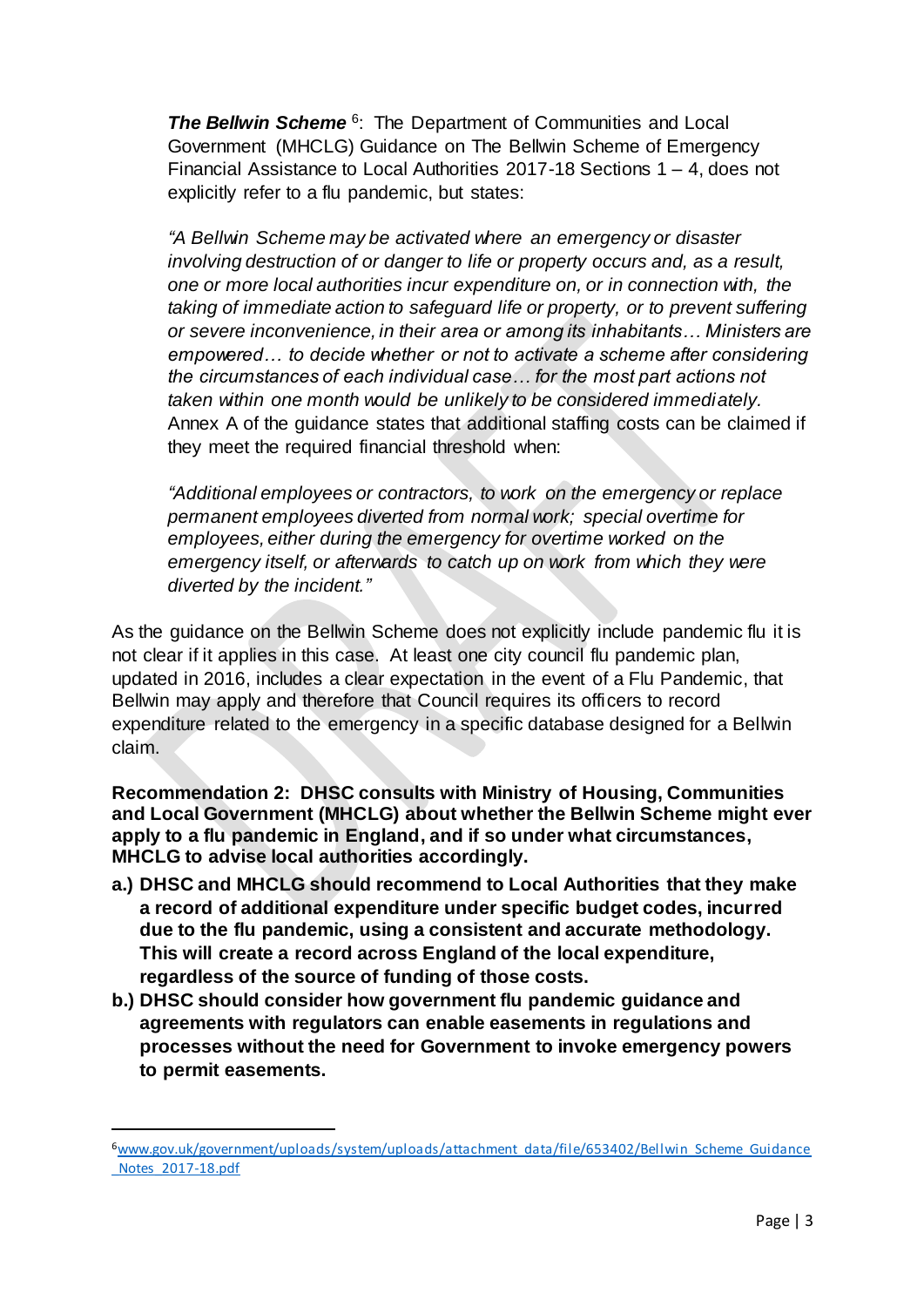### **2. Care Quality Commission**

During the peaks of a pandemic, CQC should support commissioners and providers in implementing the least worst options and decisions. CQC will wish to ensure that standards of care and regulated practice do not fall without good reason, that there are floors below which they should never fall and that they are raised again by providers as soon as their staffing and care dependency levels reasonably allow.

DASS and commissioner relationships with regional and local CQC inspectors and managers will be vital to manage any easements and monitor care quality in a controlled and measured way.

Support from CQC to make planned deviations from normal standards and practice will be vital for commissioners and providers to implement different ways of working.

**Recommendation 3: DHSC and CQC should, as part of planning for a flu pandemic, consider the regulatory and standards easements identified in this document by DASSs and care providers and agree a process for consistent implementation, where relevant, within CQC, at national and local level.**

#### **3. Disclosure and Barring Service (DBS)**

The Safeguarding Vulnerable Groups Act 2006<sup>7</sup> – describes the requirements for a vetting and barring scheme for people working with children and vulnerable adults. These responsibilities are overseen by the Disclosure and Barring Service. This scheme incorporates DBS checks to create a centralised and continuously updated system of pre-employment vetting and referral-based barring.

While DASSs and Care Providers would have no desire to avoid using DBS checks, in the event of a Flu Pandemic they would need to be able to recruit and utilise new staff very quickly, so easements may be required.

#### **Recommendation 4: DHSC should involve the DBS in considering any operational changes to their processes that may be helpful during a flu pandemic.**

#### **4. Sharing confidential client/patient information**

The *NHS Governance Toolkit - The Caldicott Principles 1997(Revised 2013)*<sup>8</sup> is about sharing of information in health and social care in line with the Data Protection Act 1998.

*Information: To Share or Not to Share: Government Response to the Caldicott Review September 2013<sup>9</sup> . This document endorsed the revision of the Caldicott principals to include the 7th principal on the duty to share information, as follows:*

<sup>7</sup> [http://www.legislation.gov.uk/ukpga/2006/47/pdfs/ukpga\\_20060047\\_en.pdf](http://www.legislation.gov.uk/ukpga/2006/47/pdfs/ukpga_20060047_en.pdf)

<sup>8</sup> <https://digital.nhs.uk/information-governance-alliance/resources/information-sharing-resources>

<sup>9</sup> [www.gov.uk/government/uploads/system/uploads/attachment\\_data/file/251750/9731-2901141-TSO-](http://www.gov.uk/government/uploads/system/uploads/attachment_data/file/251750/9731-2901141-TSO-Caldicott-Government_Response_ACCESSIBLE.PDF)[Caldicott-Government\\_Response\\_ACCESSIBLE.PDF](http://www.gov.uk/government/uploads/system/uploads/attachment_data/file/251750/9731-2901141-TSO-Caldicott-Government_Response_ACCESSIBLE.PDF)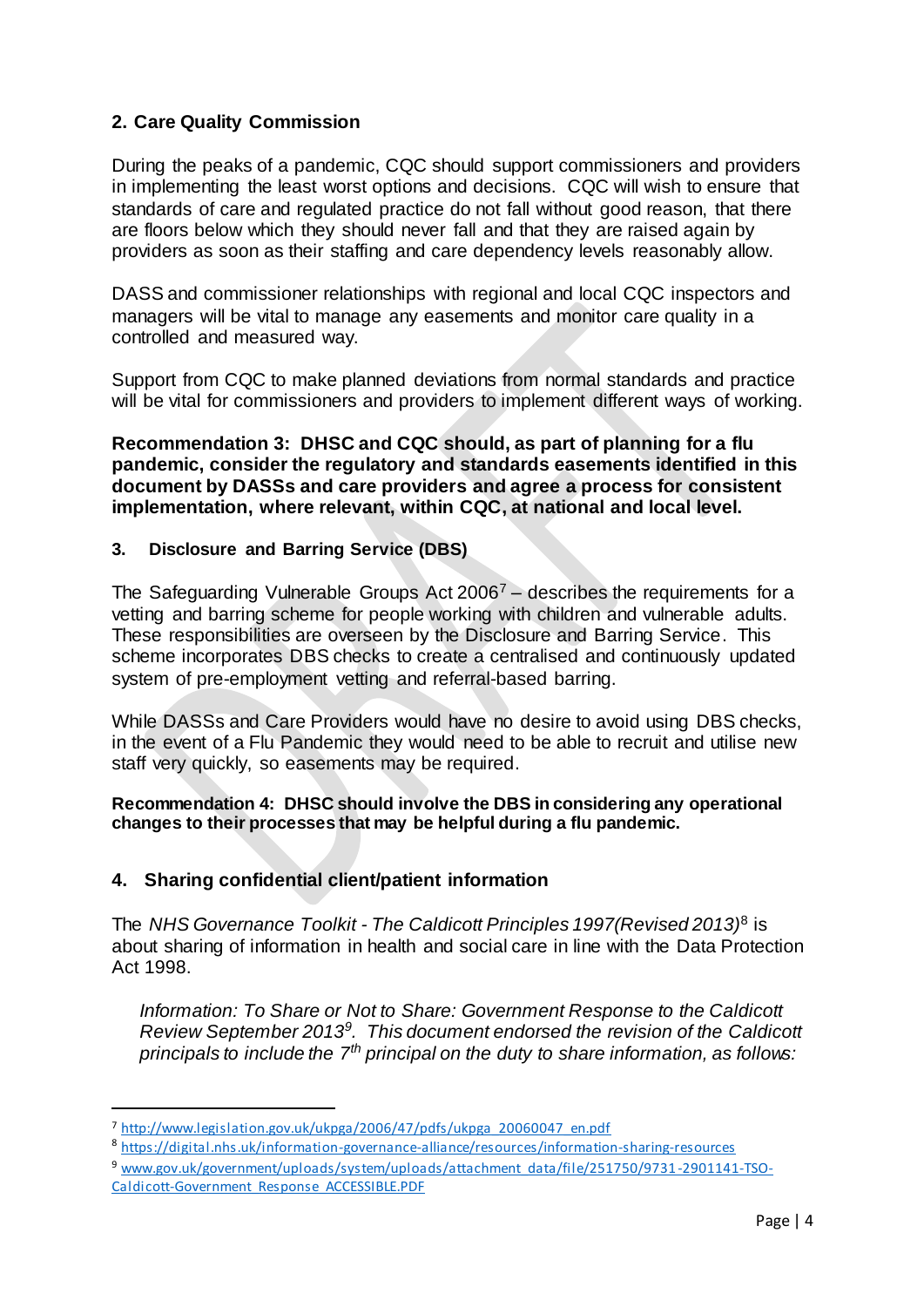- *Justify the purposes*
- *Don't share confidential data unless it is necessary*
- *Use the minimum information necessary for the purpose*
- *Access to personal confidential data should be on a strict need-to-know basis*
- *Everyone with access to personal confidential data should be aware of their responsibilities*
- *Comply with the law*

 $\overline{a}$ 

 *The duty to share information can be as important as the duty to protect patient confidentiality*

Attention to required retention periods and the deletion of personal data will be crucial activities during recovery periods between pandemic waves and at the end of the pandemic. Personal confidential information may have been shared with or by voluntary organisations or, in emergency situations, with or by informal volunteers such as neighbours, local parish councillors and faith based pastoral care teams. Attention to these issues will be essential.

*The EU General Data Protection Regulation (GDPR)* will apply from 25 May 2018 and is expected to continue to apply, post Brexit. A guidance document has been published by the Information Governance Alliance *CEO Briefing Note – Changes to Data Protection legislation: why this matters TO YOU' 2016<sup>10</sup> .* States:

*"Although in general the principles of data protection remain similar, there is greater focus on evidence-based compliance… and considerably harsher penalties for non-compliance"*

Caldicott Guardians and Data Protection Officers in organisations are necessarily expert and powerful officers. They will require clear government guidance on information sharing during a pandemic to enable them to be of real expert assistance, rather than being perceived as a block to managing such information flows. Their importance means Councils should ensure there are deputising arrangements to cover sickness.

**Whilst sharing confidential personal information does not require easements of Data Protection law, it does require data sharing protocols to be in place. In addition to managerial level protocols between partners, health and care operational services and voluntary organisations need clear, straight forward advice about how to apply the law and guidance in a severe impact flu pandemic phase.**

Flexible working by care staff in the community could involve the use of telephone apps. For instance, reporting on client visits via a phone app, or sending their employer a photograph of, for instance, a pressure area or unhealthy skin on a leg, so that the office can request a health assessment. These actions would normally be completely unacceptable by a health or care worker, although a friend or relative

<sup>10</sup>[https://digital.nhs.uk/media/31435/Changes-to-Data-Protection-legislation-why-this-matters-to](https://digital.nhs.uk/media/31435/Changes-to-Data-Protection-legislation-why-this-matters-to-you/pdf/GDPR_CEO_Briefing_3-7-17)[you/pdf/GDPR\\_CEO\\_Briefing\\_3-7-17](https://digital.nhs.uk/media/31435/Changes-to-Data-Protection-legislation-why-this-matters-to-you/pdf/GDPR_CEO_Briefing_3-7-17)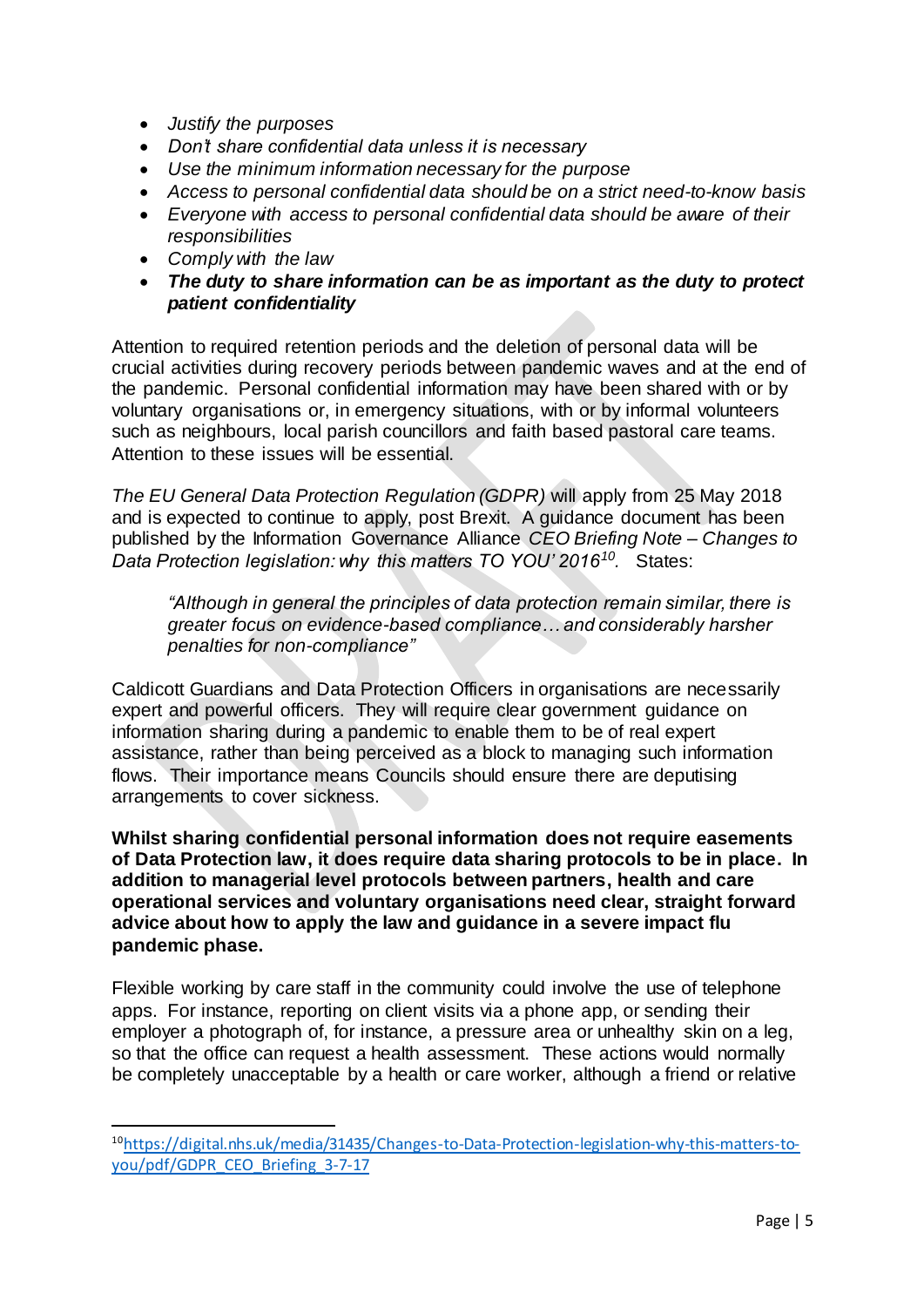might readily do this in a situation where they can't get a GP or community nurse visit in the normal way due to overwhelming demand.

Smart Phones offer the potential for a GP or nurse to consult a patient face to face on camera through the smart phone of a care worker, relative or volunteer – this is a form of mobile telemedicine but using insecure channels and without protocols. This potentially valuable technology has major data protection issues to be understood and addressed.

**Recommendation 5: DHSC should consult the UK Caldicott Guardian Council about what guidance it can give to facilitate information sharing during a pandemic and proper retrieval/deletion of information with reference to a severe impact in the community, when needs outstrip healthcare supply.**

**Doctors duty of confidentiality:** *The General Medical Council Guidance 2009: Pandemic Influenza, Good Medical Practice – the Responsibilities of doctors in a national pandemic<sup>11</sup>* sets out the regulators expectations of Doctors. Included in the 'musts' about the doctor-patient relationship, the doctor:

*"Must as far as possible respect patients' privacy and right to confidentiality."*

In part of Section 37 on confidentiality, this guidance says:

*"During a pandemic, staff working in health protection agencies will be part of the healthcare team and you should share information with them freely. In addition, you should provide the minimum necessary data for any additional public health monitoring or surveillance introduced during a pandemic."*

Sections 50 and 51 refer to the importance of sharing information when referring a patient to other healthcare professionals for safe and effective care, and that all relevant information should be shared.

**Recommendation 6: DHSC should consult with the General Medical Council (GMC) about updating information sharing protocols, in particular on sharing confidential personal information with people beyond the definition of 'healthcare professional', during peaks of pandemic waves if healthcare staff cannot make urgent home visits requested by patients or by relatives, carers or volunteers on their behalf.**

#### **5. Easements suggested by DASSs:**

 $\overline{a}$ 

Most of the suggested easements below are achievable at local level, so recommendations are to DHSC and MHCLG to ensure DASSs and Local Authority Chief Executives, are aware of the duties of the Local Authority in a flu pandemic and provide the necessary resources and permissions.

<sup>&</sup>lt;sup>11</sup> [www.gmc-uk.org/guidance/news\\_consultation/medical\\_pandemic.asp](http://www.gmc-uk.org/guidance/news_consultation/medical_pandemic.asp)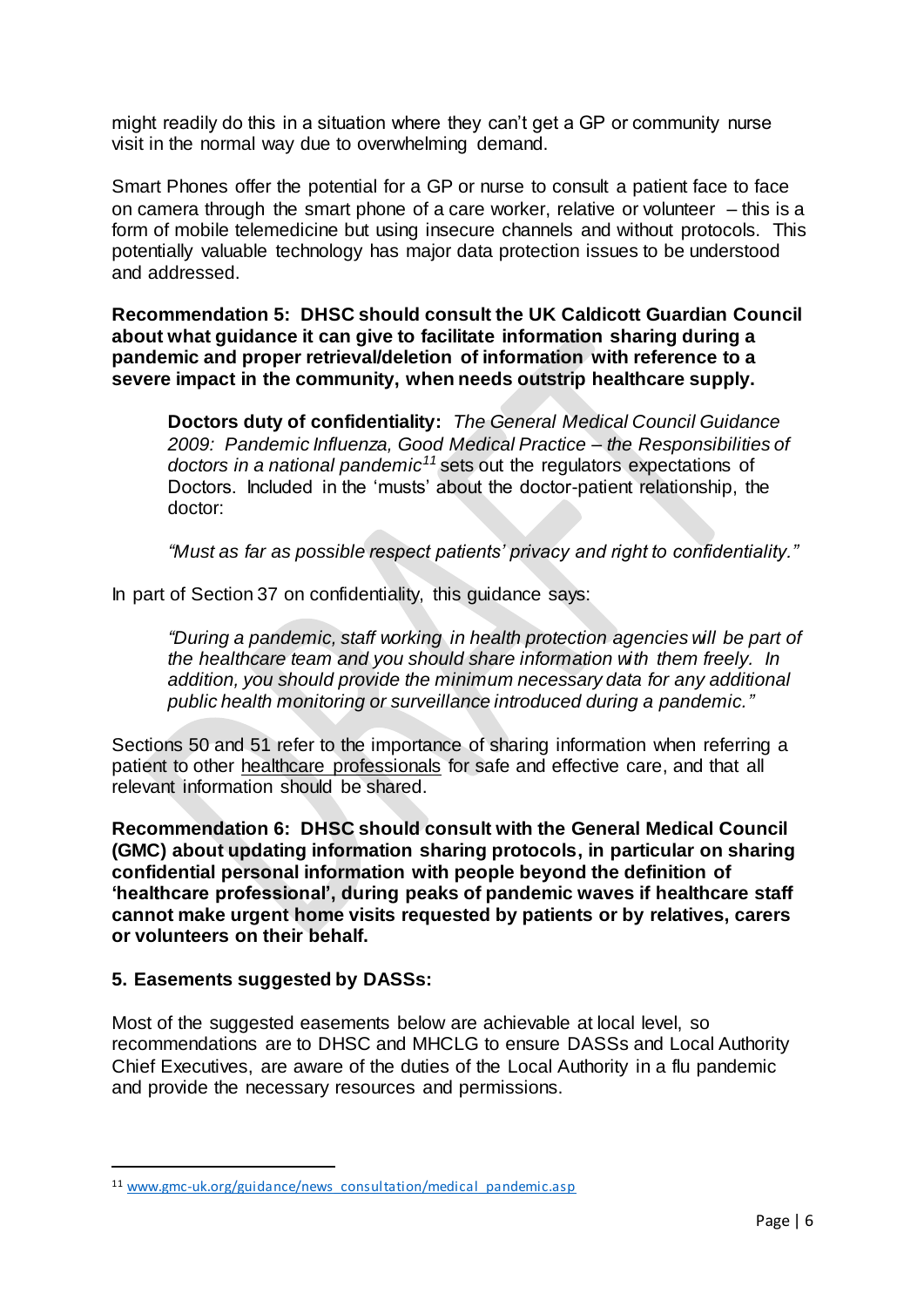**5.1. Planned vs Ad Hoc local easements in processes:** DASSs report that in an emergency or when Acute Trusts go in to 'Black'/OPEL 4 status, or when there are sudden, short-term emergencies such as a fire or flood and Care Home residents need help to move immediately, DASSs describe how everyone pulls together both across the NHS and the council, for example, staff working round the clock, and also in the voluntary and private sector, with care providers providing care first and talking about costs later. In such short-term emergency situations, ad hoc responses are often used, and the focus during the emergency is on results with less scrutiny on the process or longer-term outcomes for the people concerned.

During a flu pandemic, however, the local health and care system may be working at this level for weeks or months at a time, and it will not be possible for short-term ad hoc solutions to be used. In a pandemic, there may be one or more waves, with possibly 30% (or more) staff shortages due to flu and staff staying away from work to care for family who are ill, or because they are afraid of being infected themselves. Cooperation and heroic efforts that might be used on an ad hoc basis suitable during short-term emergencies are unreasonable to expect and less likely to work well during the lengthy period of a pandemic. Planned and rehearsed responses will be necessary. It is therefore essential to plan for any easements that would be used.

It should also be noted that ad hoc arrangements also increase financial risks to both commissioners and providers. At local level, normal spending control measures will need to be adapted and a different set of financial monitoring and control put in place.

**5.2. The duties of the whole Council:** DHSC and MHCLG should provide guidance to Local Authorities about the need for the wider Council to recognise the impact of a coming pandemic and create space for DASSs and the teams they need from across the Council to plan ahead and manage the demands.

**5.3. Simple assessments undertaken by a much wider range of people**  Designating a much wider range of people as assessors can provide quicker access to short-term care and enable a record of immediate needs for care, equipment or supplies. Paper-based short assessments will be of value to trained volunteers and to micro-providers taking on new clients without access to electronic record/reporting software.

There is some concern expressed by DASSs about short-term simple assessments undertaken by people authorised to assess during the pandemic but who may have less accountability or knowledge of Adult Social Care processes. In this situation, there may be an increased need for early reviews to confirm that the allocated resources are justified. This may in turn create a backlog of short-term reviews (occurring perhaps within 5 days), although it could be argued that the majority of frail/elderly/disabled people with flu requiring social care support in their home for a few days will not require reviews, as they will recover sufficiently for family and friends to give the support required.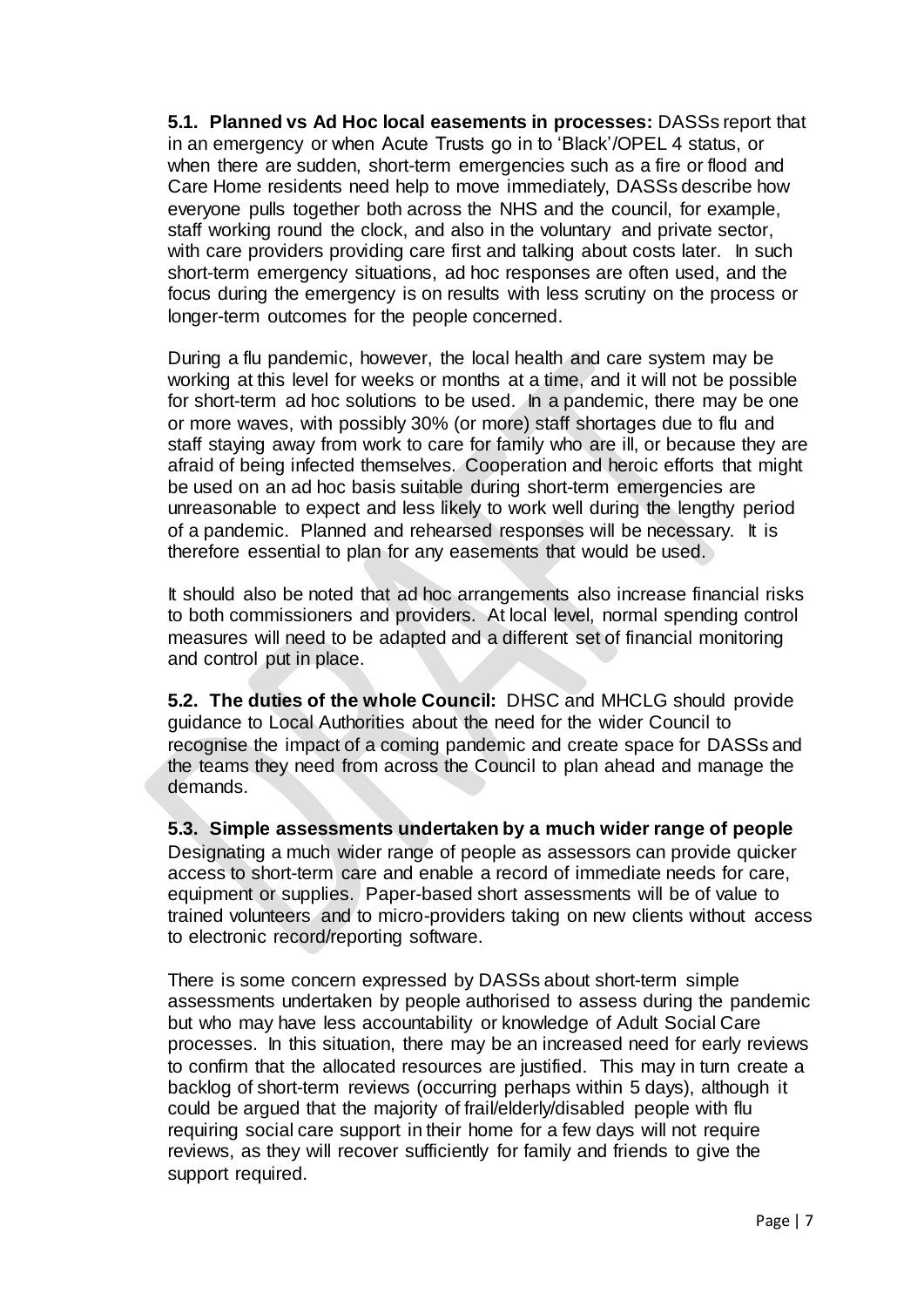**Recommendation 7: DHSC should support the use of shortened, electronic (tablet or smart phone app) or paper-based assessments. People authorised to assess during the pandemic would need briefing on the requirements and Care Act eligibility for services and full needs assessments may need to be set aside in favour of brief assessments followed by reviews, as necessary.**

**5.4**. **Procurement rules** could be loosened or set aside at local level for letting contracts/arranging care and other essential work to provide timely goods and services.

**5.5**. **Care Contracts:** Some DASSs describe contracts with providers of Care at Home that under normal conditions operate with terms that are intended to maintain a steady flow of income for the provider. In such contracts the funding is not removed immediately when a client is admitted to hospital, moves into a home or dies. For example, one DASS described their contracts: the funding continues for up to two weeks with the expectation that the provider will take on more clients very quickly. Their contract ensures that patients awaiting discharge with care at home packages wait no longer than 24 hours after being fit for discharge.

During a flu pandemic, however, the time between a person being fit for discharge and actual discharge will need to be no more than a few hours – as would a new care at home package to avoid a hospital admission.

During a pandemic, residential homes may find that several of their residents who are normally relatively mobile and self-caring, become highly dependent at the same time. High dependency from flu may last two weeks or longer given their frailty and risk of acquiring complications. This will have a real cost to providers in terms of staffing and equipment/disposable supplies.

There may be other issues, such as a need for emergency placements being used for fluctuating periods over several months which may skew provider finances. To maximise cooperation and avoid lengthy local negotiations preventing or delaying the provision of care during the pandemic, the triggering of national or regional rates would assist.

**Recommendation 8: DHSC should consider the possible advantages and disadvantages of a national rate (with allowance for regional variations) for emergency placements and high dependency periods in residential homes. ADASS, NHS England and care provider representatives should be consulted and guidance would be required on local application of any emergency rates.**

**5.6. Rapid turnover of empty Care Home bedrooms:** Commissioners will want Care Home Providers to reuse a room much quicker than usual after a death despite difficulties for grieving relatives. Many Care Homes have selffunder contracts requiring payment for a week or longer after a resident moves/dies, and funeral directors may have a backlog with delays in removing bodies.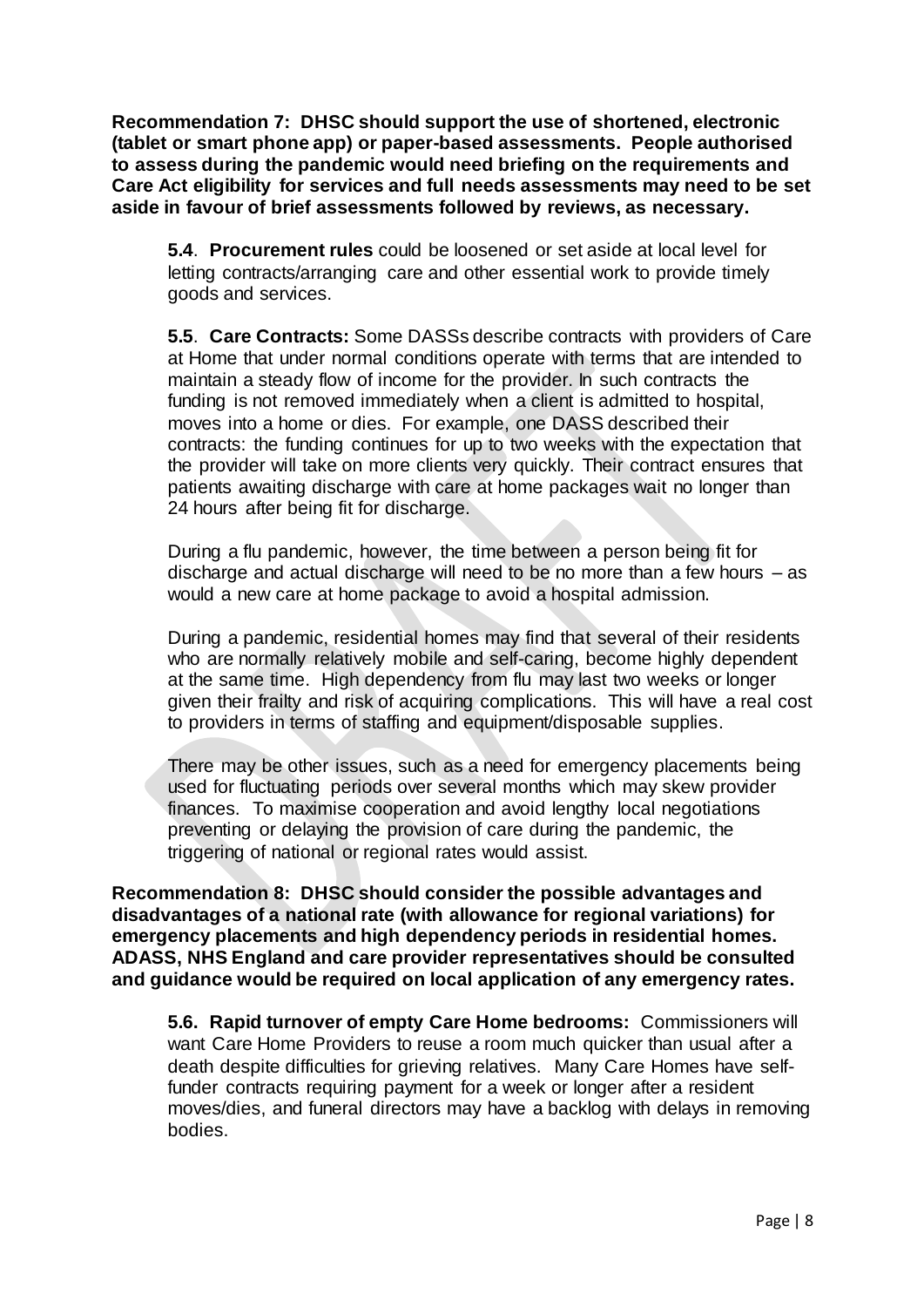**5.7. Sheltered and Extra Care Housing:** local areas could stop non-urgent allocations to free up capacity and require wardens and other staff to work differently to meet residents' needs.

**5.8**. **Unregistered premises**: At local level it would be useful to have permission, finance and insurance to commandeer premises, for example a Hotel and its staff. The easement would be permission to use even if they do not CQC or NHS environmental standards.

**Recommendation 9: DHSC should consult CQC about the use of unregistered premises to provide extra care bed capacity in buildings such as hotels, and on the use of hotel staff for housekeeping, noting that sufficient care staff and/or trained volunteers such as from the Red Cross, would also be required.**

### **6. Staffing Capacity:**

**6.1 Staff who are sick**: clear public health and HR advice is required bout when to stay away from work and when to return to adapted or normal duties.

**6.2 Staff who are unpaid carers of people with flu:** clear HR advice is required about emergency carers' leave in the context of a flu pandemic.

**6.3 Working Time Directive**: Staff must be properly rested, but flexibility beyond the Directive limits may be required.

**6.4 Rapid Recruitment Processes:** will be required that enable new staff to start work pending full clearance, based on risk assessments

**6.5 Use of volunteers:** It is considered this will be above and beyond usual forms of volunteering.

**6.6 Cross organisation staff supervision arrangements:** potential process and 'norms' easements concerning Community Nurses may be useful, such as a nurse supervising a group of domiciliary care workers, so they can reach more people under a nurse's supervision. Selected, experienced care workers could each coordinate 10 volunteers who are making visits and undertaking tasks within a care worker's client list.

### **7. Logistics:**

**7.1. Sourcing hot meals:** to be delivered to people at home who need them, decisions about suppliers could be informed by Environmental Health Rating. Small Care Homes with sickness amongst catering staff could be supported by supplying meals from larger Homes – managing the food hygiene aspects of this requires forethought.

**7.2. Purchasing food and fuel cards for clients at home:** where a socially isolated disabled or elderly frail adult living at home who has flu and is unable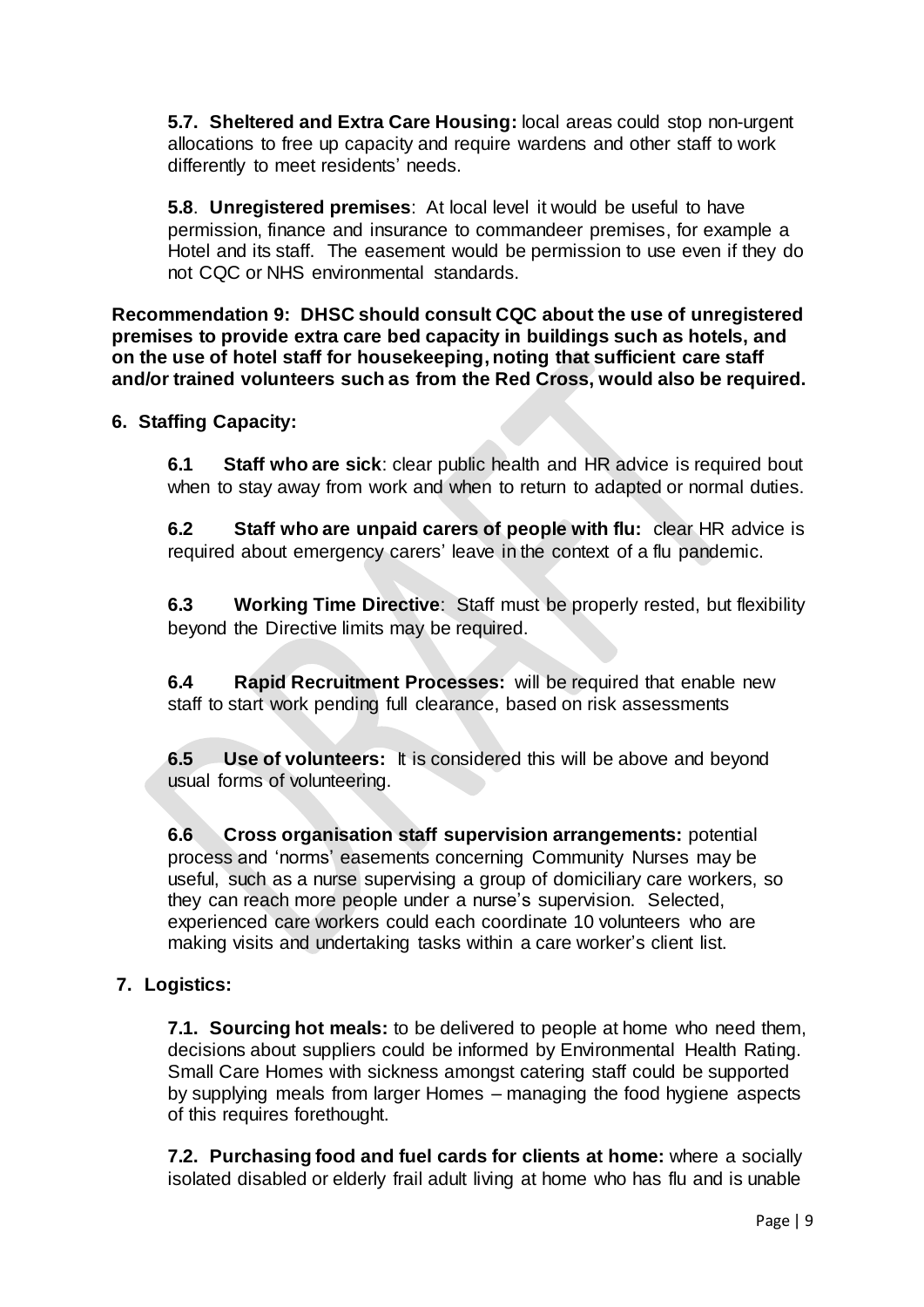to leave their home to obtain cash or buy food or electric meter keys/cards, visiting care agencies or voluntary agencies may use Food and Fuel cards to manage the process of buying necessary supplies/fuel and reclaiming the cost. Consideration could also be given to optimising supermarket deliveries to support those in this situation.

**Recommendation 10: DHSC and MHCLG should provide guidance to Local Authorities and the local NHS about the need for the wider Council to recognise the potential impact of a coming pandemic and support DASSs, DCSs and the teams they need with local easements and capacity to manage the breadth of planning and potential demands during a pandemic. This should include the importance of the role of public health in clinical decisionmaking as part of risk assessments before bringing a care home back into use following closure due to flu.** 

### **8. Easements suggestions from the Care Provider Alliance and the UKHCA:**

Providers have much the same suggestions for easements as DASSs. There is a real willingness to work flexibly and very differently in a flu pandemic, but require significant support to do so over a prolonged period when they may well have high sickness rates amongst their staff and current residents/clients.

The issues raised and recommendations arising from provider representatives are the same as those from DASSs.

**8.1. Care Quality Commission:** Provider representatives' overriding concern is the view that CQC might take if, by working differently to provide additional bed and workforce capacity, providers deviate from expected practice and environmental standards. For example:

- Care staff being asked by commissioners to act as Trusted Assessors during the pandemic with an abbreviated training for the role and without the formal qualifications or registrations normally expected of Trusted Assessors.
- Working with or supervising volunteers recruited/requested from Voluntary Organisations by the local authority or NHS.
- CQC support is essential for care providers in case they are challenged by service users/relatives that they are not receiving the level of service being paid for/commissioned.

**8.2. Sharing Confidential Personal Information:** Providers require clarity about information sharing protocols that provide them with a framework for sharing information and guidelines about how to do it and with whom. During a peak when there is overwhelming demand, information sharing may need to be outside of normal processes. Section 4 refers.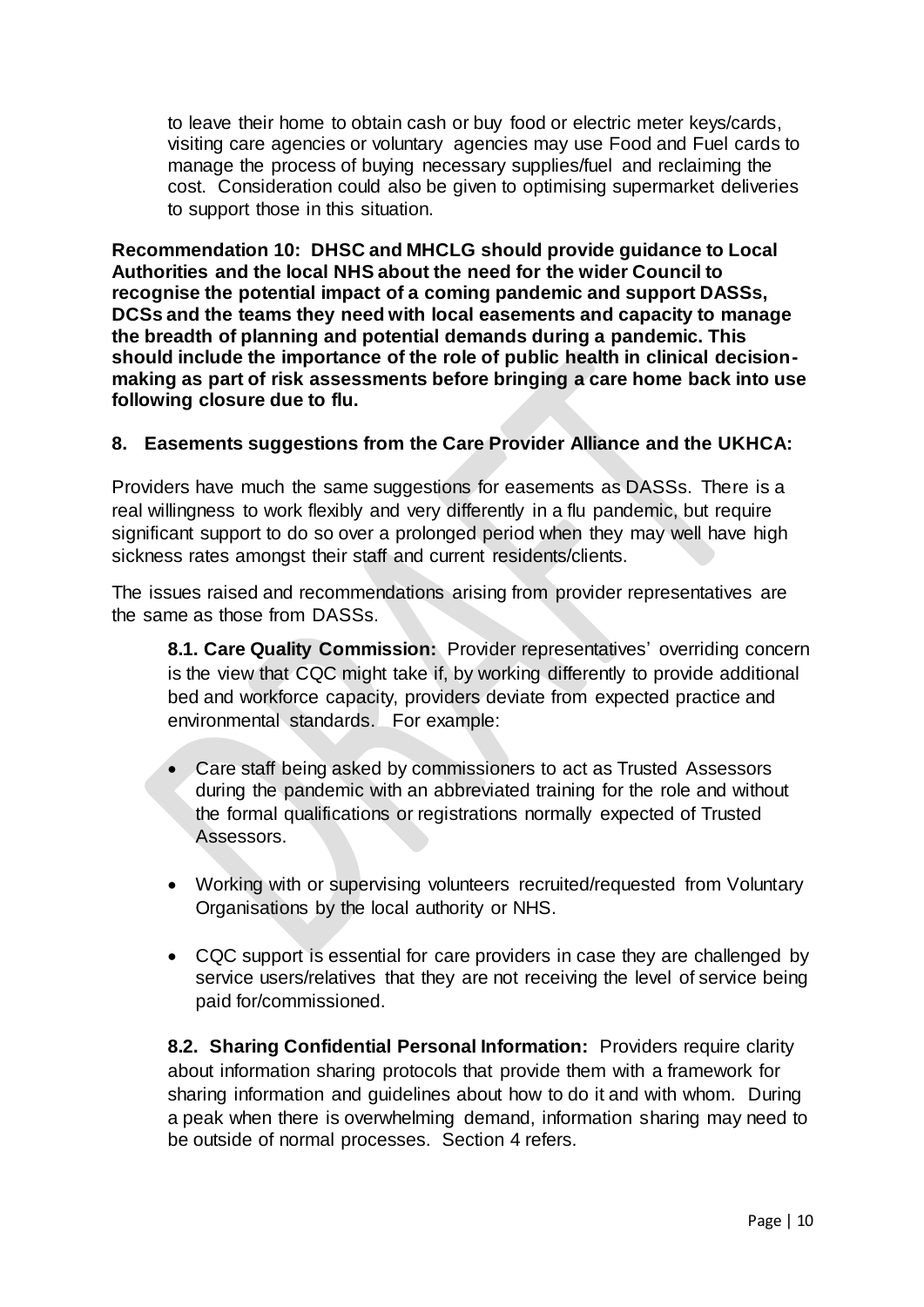# **8.3. Staff absenteeism, accompanied by rising vacancy levels in social care:** Provider representatives expressed caution about recruiting large numbers of new staff for the pandemic. They said it takes 13 weeks to recruit and train a care at home member of staff, so they can make visits alone. Recruitment and training is costly for providers. If the staff will not be required

once the pandemic is over there is no incentive for providers to incur these costs and management time when they need to concentrate on providing care during the pandemic.

### **8.4. Disclosure and Barring Service (DBS) and Protection of Vulnerable Adult Checks:** Providers asked for these to be faster to speed up recruitment and staff being able to work alone.

# **8.5. Financial instability amongst providers: Providers concerns include**

- High levels of complications of flu causing higher dependency of clients and residents and higher costs.
- Higher than normal death rates, including among self-funders who pay more (and therefore the income reduces more on death).
- Higher number of clients being admitted to hospital or transferred to a different care category and commissioner fees being suspended/ stopped.
- Inability to acquire new self-funder business because all beds and care at home capacity is required for flu pandemic prioritised care provision.
- Requirement to accept new clients at very short notice but who are highly dependent due to flu, but payment for the work following slowly, leading to cash flow issues.
- Self-funders demanding rebates due to not receiving contracted level of service.
- See Sections 5.5, 5.6.

**8.6. Delay in removing bodies of deceased residents from Care Homes by Funeral Directors** – when commissioners want the room re-occupied that day or the next at the latest.

**Recommendation 11: DHSC should consult with CQC to seek CQC assurance that local easements of regulated practice and processes can be agreed with local commissioners to increase capacity by, for instance, a less personalised service, and working to short-term essential user outcomes only.** 

**Recommendation 12: DHSC should recommend to Local Authorities that where providers are required to make every effort to maximise capacity and service quality in prolonged difficult conditions, Commissioners and contract departments should reciprocate. This could be with appropriate easements, including ensuring that providers are paid promptly, perhaps through a different payment regime than normal to support provider cash flow.**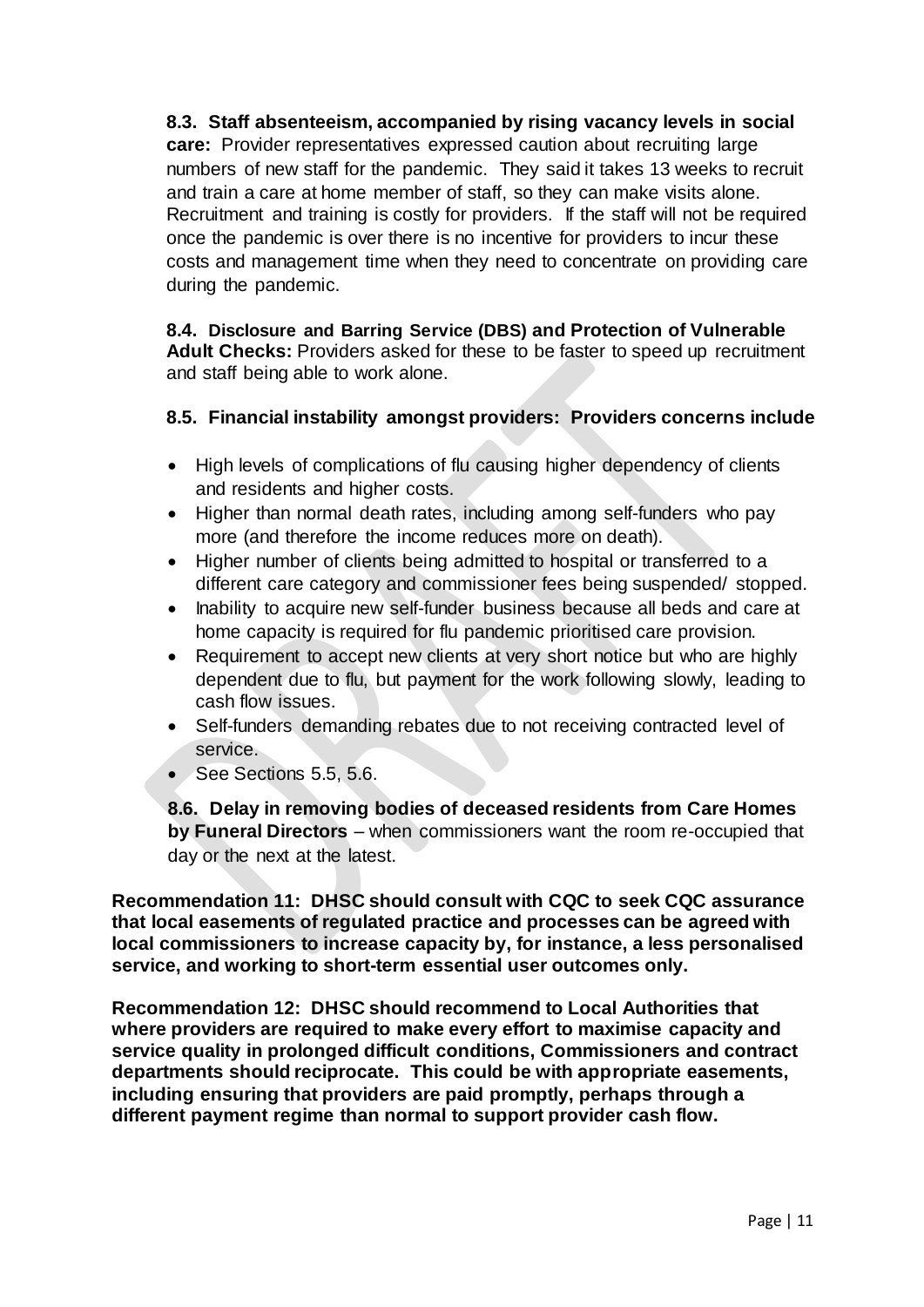### **9. Educational and child care establishment closures:**

Closures are included here only because some DASSs and Care Provider representatives interviewed mentioned the health and care workforce implications if schools and nurseries close during periods of a pandemic.

*Annex C of the LRF/Local Planners Flu Pandemic Guidance* refers to Education and the implications of schools closing or remaining open on infection spread and on the workforce. There may be national or LRF decisions to close, taken by Public Health England. However, decisions to close a school due to concerns about the safety of children and staff due to staff shortages appear to lie entirely with the Head Teachers and school governors.

The Gov.UK pandemic flu guidance overview states that Education and Childcare guidance is currently under review. The literature research only found the following relevant national guidance, which was published in 2006, and does not advise on the role of Ofsted:

*Planning for a Human Influenza Pandemic Guidance to schools and children's services, Department for Education (DfE) 2006<sup>12</sup> .*

This report does not address the complexities of closing education and child care establishments. The DfE guidance indicates there are significant implications for the wellbeing and safety of particular types of establishment and children, requiring careful planning and management.

There would be similar and different issues with nurseries, many of which are run as small or medium sized businesses or franchises. The impact of staff shortages and closure on cash flow will influence their decisions.

The degree of control that Local Education Authorities (LEAs) have over schools, colleges and nurseries since the last pandemic is considerably reduced, with the emergence of academies. They have influence and expertise to provide support and advice to Head Teachers, Governing Bodies and nursery managers about how to adapt their school day and week, curriculum, staffing and use of trusted volunteers during a pandemic.

**Recommendation 13: DHSC should, in consultation with DfE and Ofsted, encourage educational and child care establishments to work with the LRF to plan for both options of remaining open and closing, well ahead of a flu pandemic taking into account the impact of closures on the wider workforce, that is, parents of children who cannot attend due to closure.** 

**a.) Relevant government departments should update advice to education and child care establishments about flu pandemic and the role of public health advice. Where closures are threatened due to staff shortages there should** 

<sup>12</sup> <http://dera.ioe.ac.uk/6536/1/STERL-0706-WEB.pdf>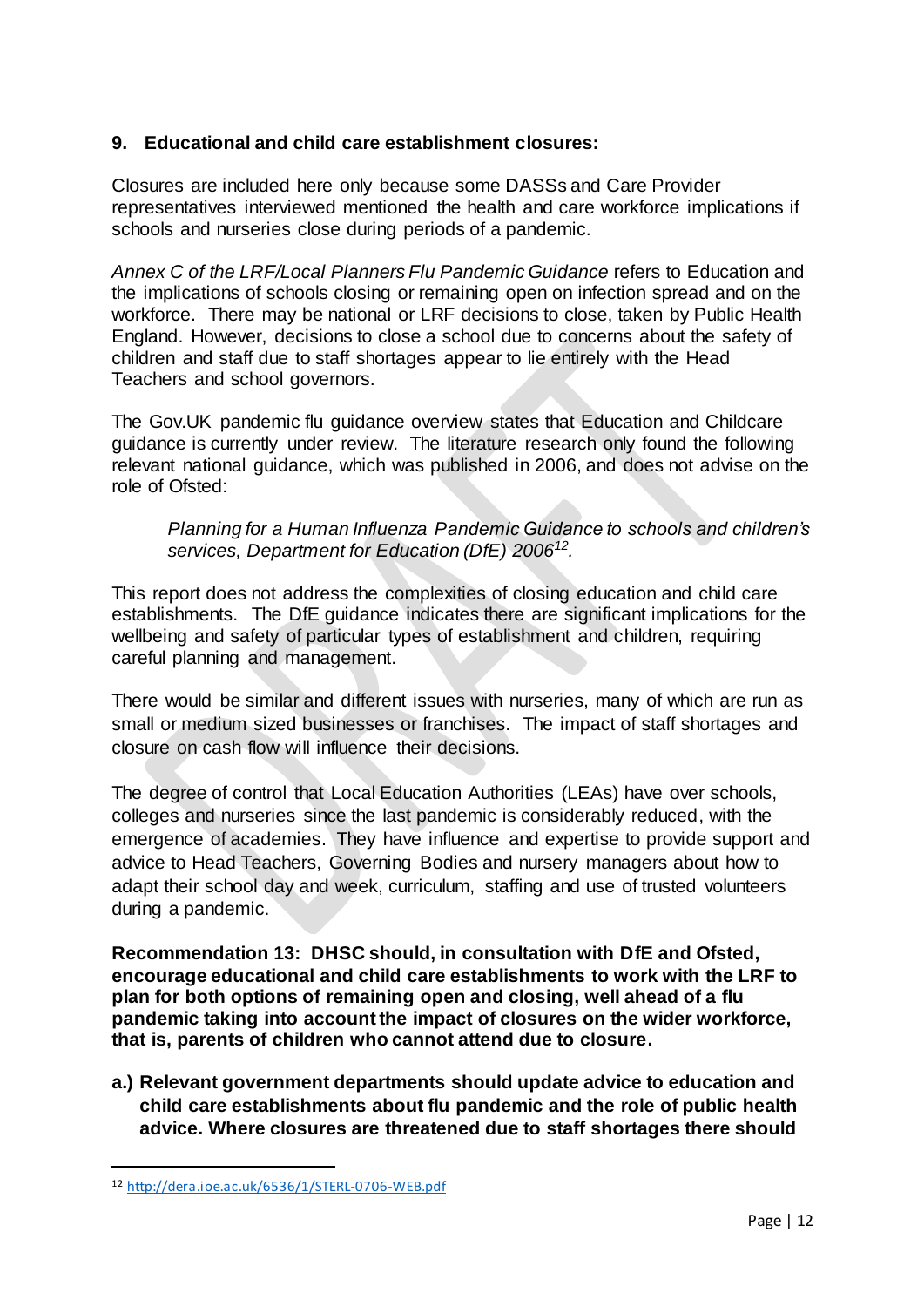**be recommendations about cooperation between schools and adapting provision if possible, rather than closure, in the interest of the local community.**

**b.) Pandemic guidance to Directors of Children's Services and local planners should consider how school closures might be minimised.**

#### **10. Conclusion:**

The existing legislation and guidance allows for easements in regulated or normal standards and business processes in the interest of the safety of individuals and the wider public during an emergency.

Easements suitable for a flu pandemic with a severe impact take adult social care well beyond normal escalation practice and experience of short-term emergencies. Proposed easements should be planned for at local level with partner organisations well in advance of a pandemic if they are to work safely and effectively.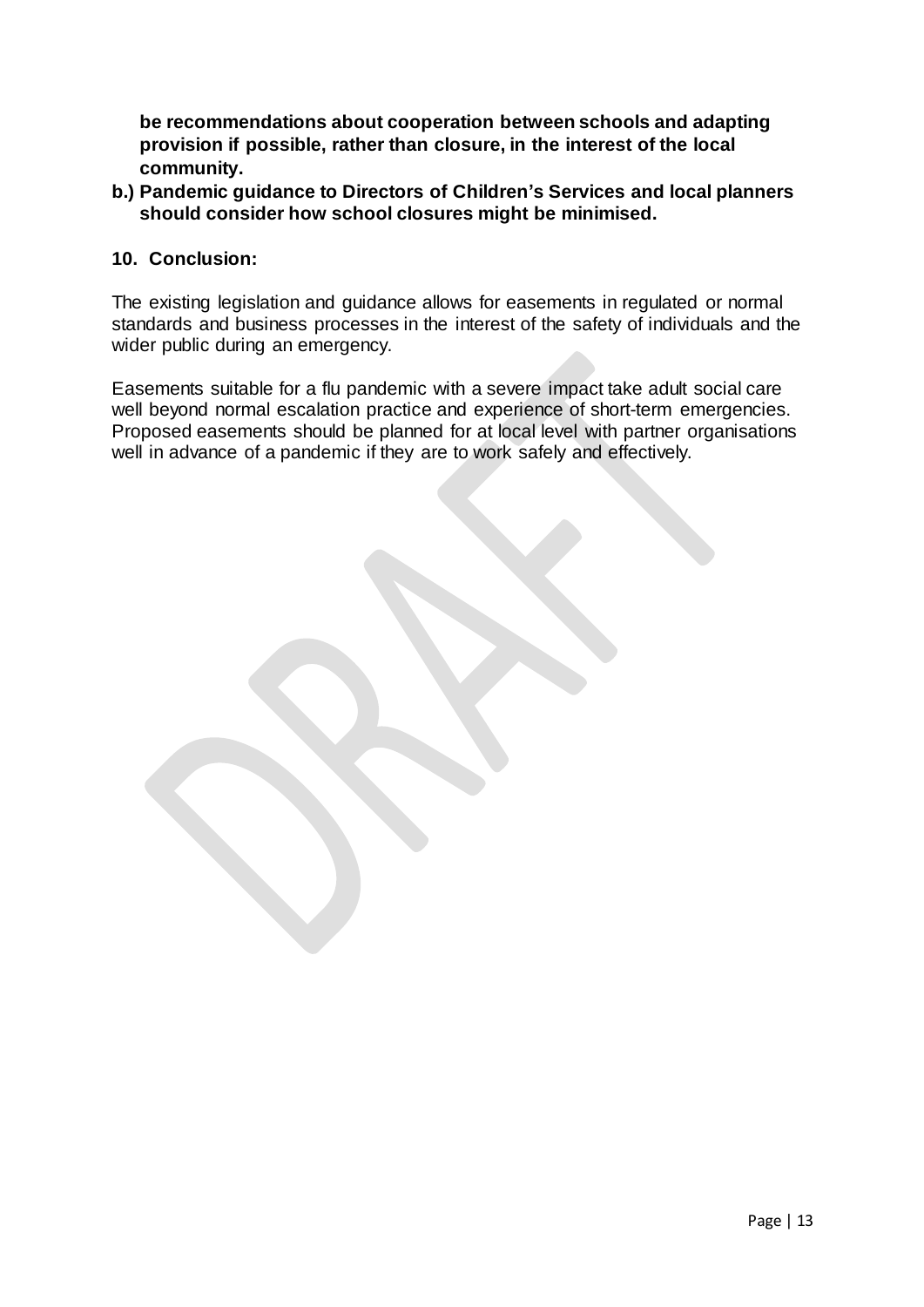# **Recommendations for Government/DHSC action:**

**Recommendation 1: DHSC should consult the Local Government Association (LGA) on supporting Local Authorities to understand and prepare for the breadth of responsibilities of their various departments and the importance of working together to safeguard their citizens during a flu pandemic.**

**Recommendation 2: DHSC consults with Ministry of Housing, Communities and Local Government (MHCLG) about whether the Bellwin Scheme might ever apply to a flu pandemic in England, and if so under what circumstances, MHCLG to advise local authorities accordingly.**

- **a.) DHSC and MHCLG should recommend to Local Authorities that they make a record of additional expenditure under specific budget codes, incurred due to the flu pandemic, using a consistent and accurate methodology. This will create a record across England of the local expenditure, regardless of the source of funding of those costs.**
- **b.) DHSC should consider how government flu pandemic guidance and agreements with regulators can enable easements in regulations and processes without the need for Government to invoke emergency powers to permit easements.**

**Recommendation 3: DHSC and CQC should, as part of planning for a flu pandemic, consider the regulatory and standards easements identified in this document by DASSs and care providers and agree a process for consistent implementation, where relevant, within CQC, at national and local level.**

**Recommendation 4: DHSC should involve the DBS in considering any operational changes to their processes that may be helpful during a flu pandemic.**

**Recommendation 5: DHSC should consult the UK Caldicott Guardian Council about what guidance it can give to facilitate information sharing during a pandemic and proper retrieval/deletion of information with reference to a severe impact in the community, when needs outstrip healthcare supply.**

**Recommendation 6: DHSC should consult with the General Medical Council (GMC) about updating information sharing protocols, in particular on sharing confidential personal information with people beyond the definition of 'healthcare professional', during peaks of pandemic waves if healthcare staff cannot make urgent home visits requested by patients or by relatives, carers or volunteers on their behalf.**

**Recommendation 7: DHSC should support the use of shortened, electronic (tablet or smart phone app) or paper-based assessments. People authorised to assess during the pandemic would need briefing on the requirements and Care Act eligibility for services and full needs assessments may need to be set aside in favour of brief assessments followed by reviews, as necessary.**